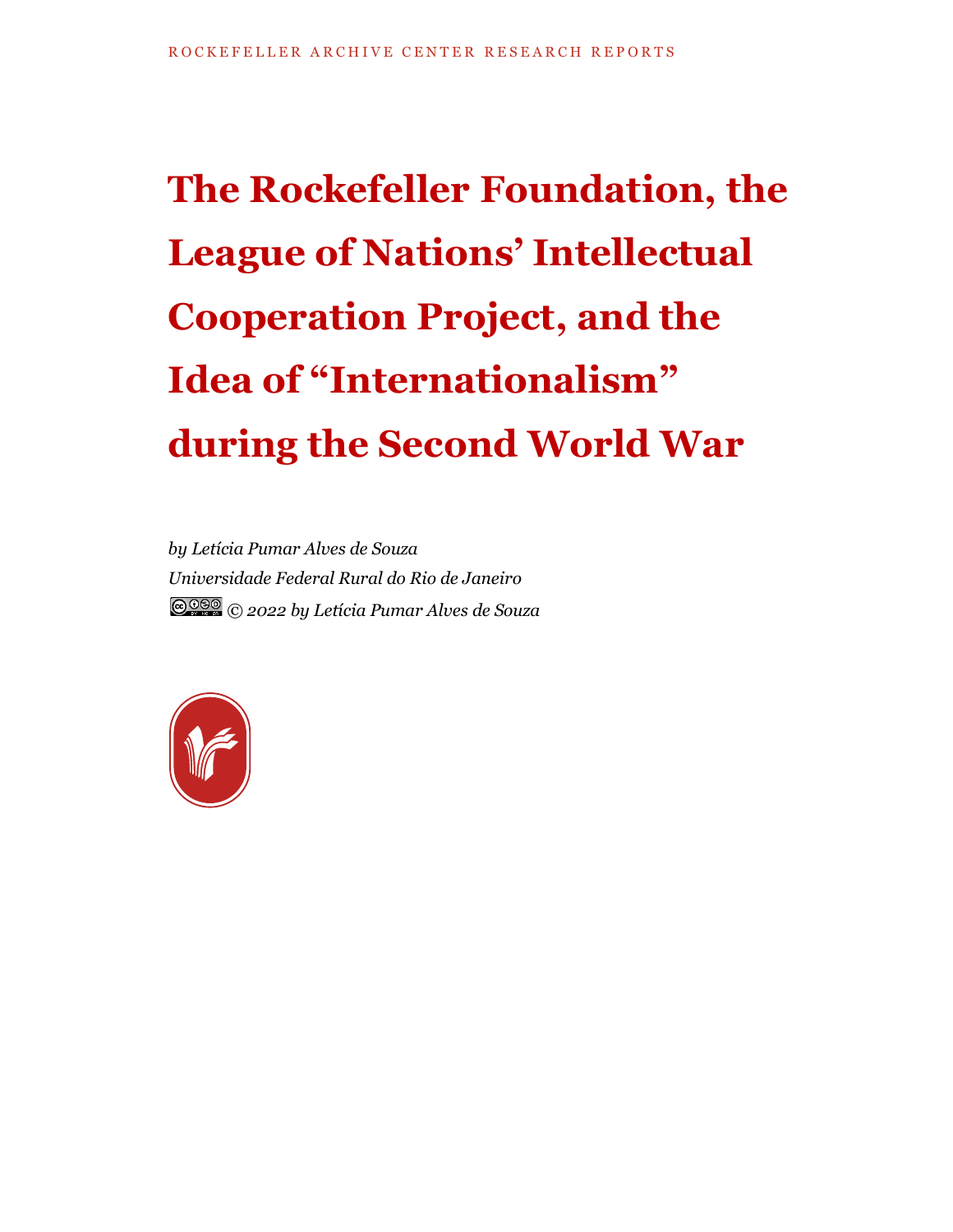## **Abstract**

In this report, I focus on documents that highlight the relationship among the Rockefeller Foundation, the International Institute of Intellectual Cooperation (IIIC), linked to the League of Nations, and the refugee scholar Henri Bonnet, the French intellectual and director of the IIIC, in the early 1940s. After the Nazi invasion of Paris in the Second World War, the formulation of a temporary center of intellectual cooperation in the Americas was placed on the agenda. Brazilian physiologist Miguel Ozório de Almeida had been well acquainted with Henri Bonnet and he took part in the Committee for the study of the establishment of this center. The main objective of this research report is to take a fresh look at these debates.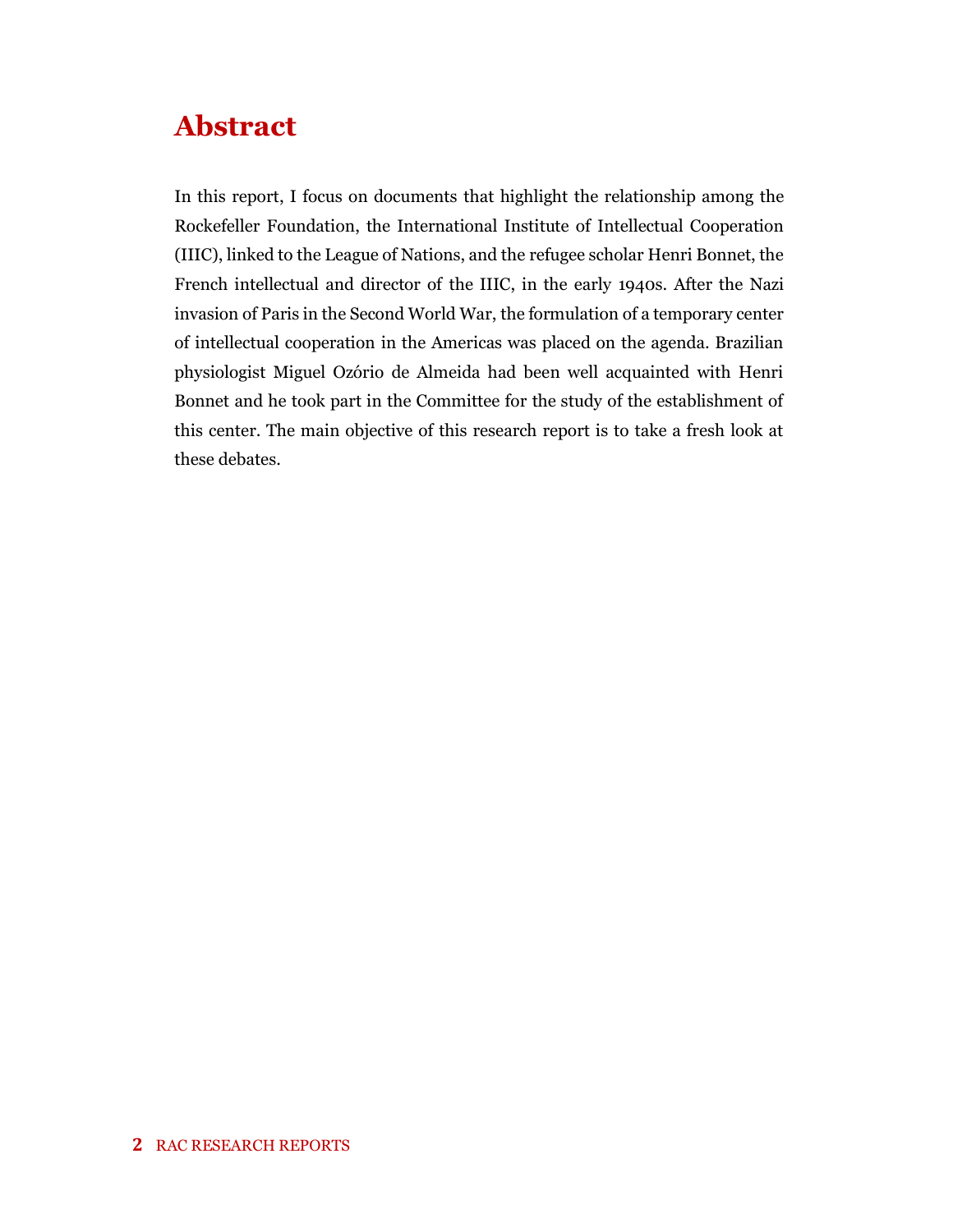#### **Introduction**

During my research at the Rockefeller Archive Center (RAC), I came across records that enabled me to realize the relationships, conflicts, and exchanges among the Rockefeller Foundation, the League of Nations' intellectual cooperation project, the Division of Intellectual Cooperation of the Pan American Union, and the Brazilian academic community. This research was extremely enriching for my Ph.D. dissertation about Brazilian physiologist Ozório de Almeida's performance in national forums about the development of Brazilian intellectual life and his participation in international entities for intellectual cooperation (such as, the League of Nations' intellectual cooperation project and UNESCO). Ozório de Almeida was president of the Brazilian Committee on Intellectual Cooperation, linked to the League of Nations' intellectual cooperation project. In this position, he appropriated scientific internationalism, which marked international debates in this period, in order to help Brazil forge stronger scientific ties with other countries and develop its intellectual life. For him, the League of Nations' intellectual cooperation project was a forum to develop his internationalism. <sup>1</sup> Starting in the 1920s, Miguel Ozório de Almeida held a prominent place in discussions on the perspectives of development of Brazilian intellectual life at the Brazilian Academy of Sciences and at the Brazilian Academy of Education. So, it was this "man of science," involved in the transformation of Brazilian intellectual life, who participated in international organizations, defending scientific internationalism and the Brazilian contribution to the advancement of science.

In this report, I focus on documents about the Rockefeller Foundation and the refugee scholar Henri Bonnet, the French intellectual and director of the IIIC. 2

#### **International Institute of Intellectual Cooperation**

The League of Nations' intellectual cooperation project was effectuated through the International Committee on Intellectual Cooperation (ICIC), the International Institute of Intellectual Cooperation (IIIC), and 45 national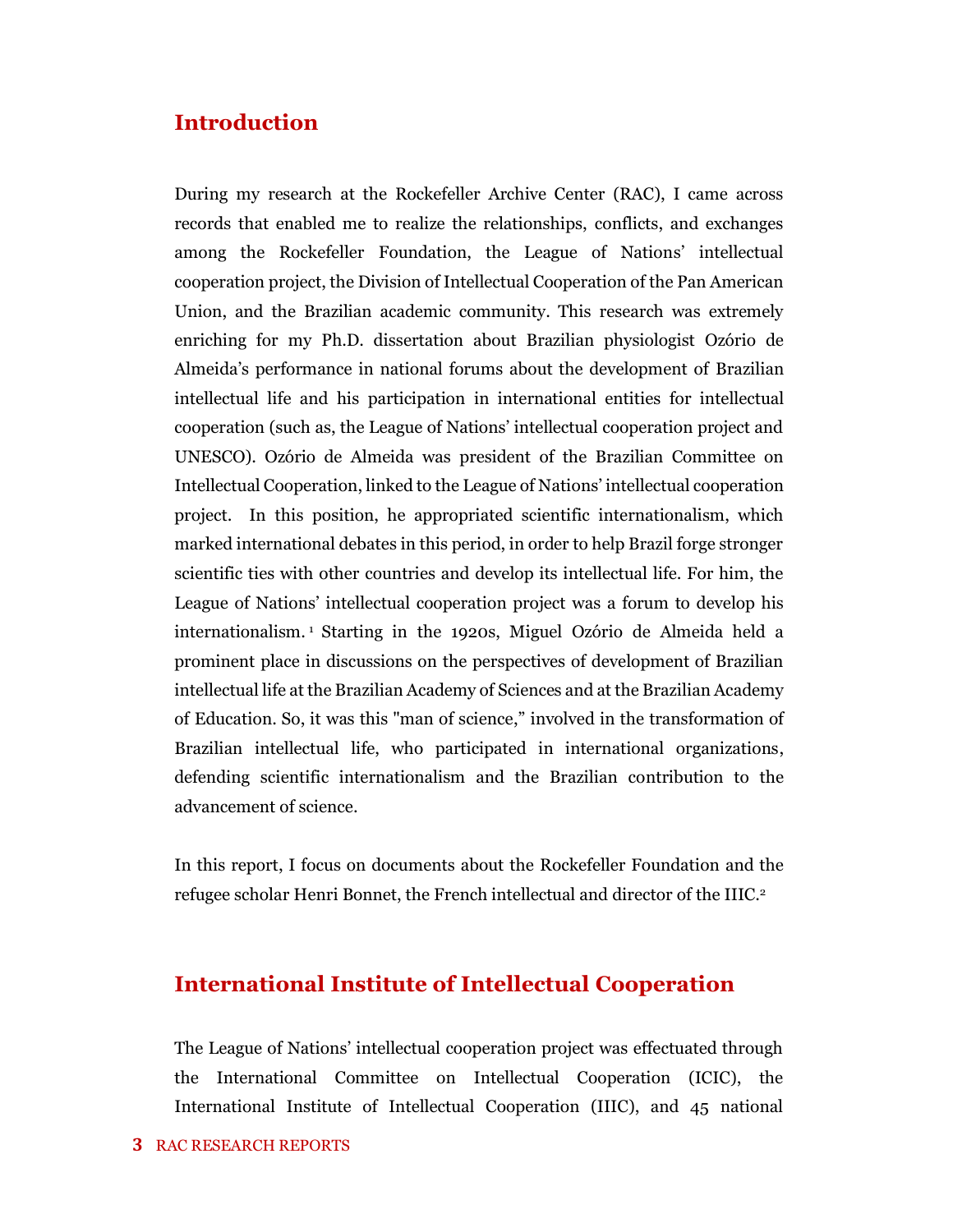committees. Created in 1921, the ICIC was an advisory organization of the League and its first meeting was held in Geneva in October 1922, with Henri Bergson, Albert Einstein, Marie Curie, Salvador de Madariaga, and Paul Valérye as members. In 1924, France first put forward a proposal to create an international institute to make permanent the work of the committee, and the IIIC was subsequently inaugurated in Paris in 1926. The institute counted on financial support from the French government, as well as from other countries with national delegates.

The ICIC and IIIC were established to reflect on the role of the intellectual in society at a time of "crisis in intellectual life," because of the consequences of the Great War and the tense international relations that marked the interwar period. They encouraged intellectual work, especially consideration of forms of financing for these activities. <sup>3</sup> For Daniel Laqua, these organizations were more than diplomatic entities because they served as forums for debate between individuals, and they combined academic or scientific activities with public interventions. 4

For some intellectuals, the League of Nations' intellectual cooperation project itself symbolized opposition to dictatorial regimes and the defense of freedom of speech. The project served as a forum for intellectuals and scientists to develop their internationalism and defend the funding and the autonomy of intellectual activities during the interwar period.

### **Henri Bonnet in the US: Making the International Institute of Intellectual Cooperation "Universal"**

When the activities developed by the IIIC came to a halt due to the invasion of Paris by the Germans in 1940, Bonnet came to the US with the support of the Rockefeller Foundation (RF).<sup>5</sup> In July of that year, the RF approved a grant of 1500 dollars (a social sciences grant in aid) to H. Bonnet to come to United States for a period of six months to participate in discussions relating to the program of the IIIC. <sup>6</sup> After that, David H. Stevens, the RF director for the Humanities, signed a memorandum for "A grant in-aid of 6,000 dollars to the American Council of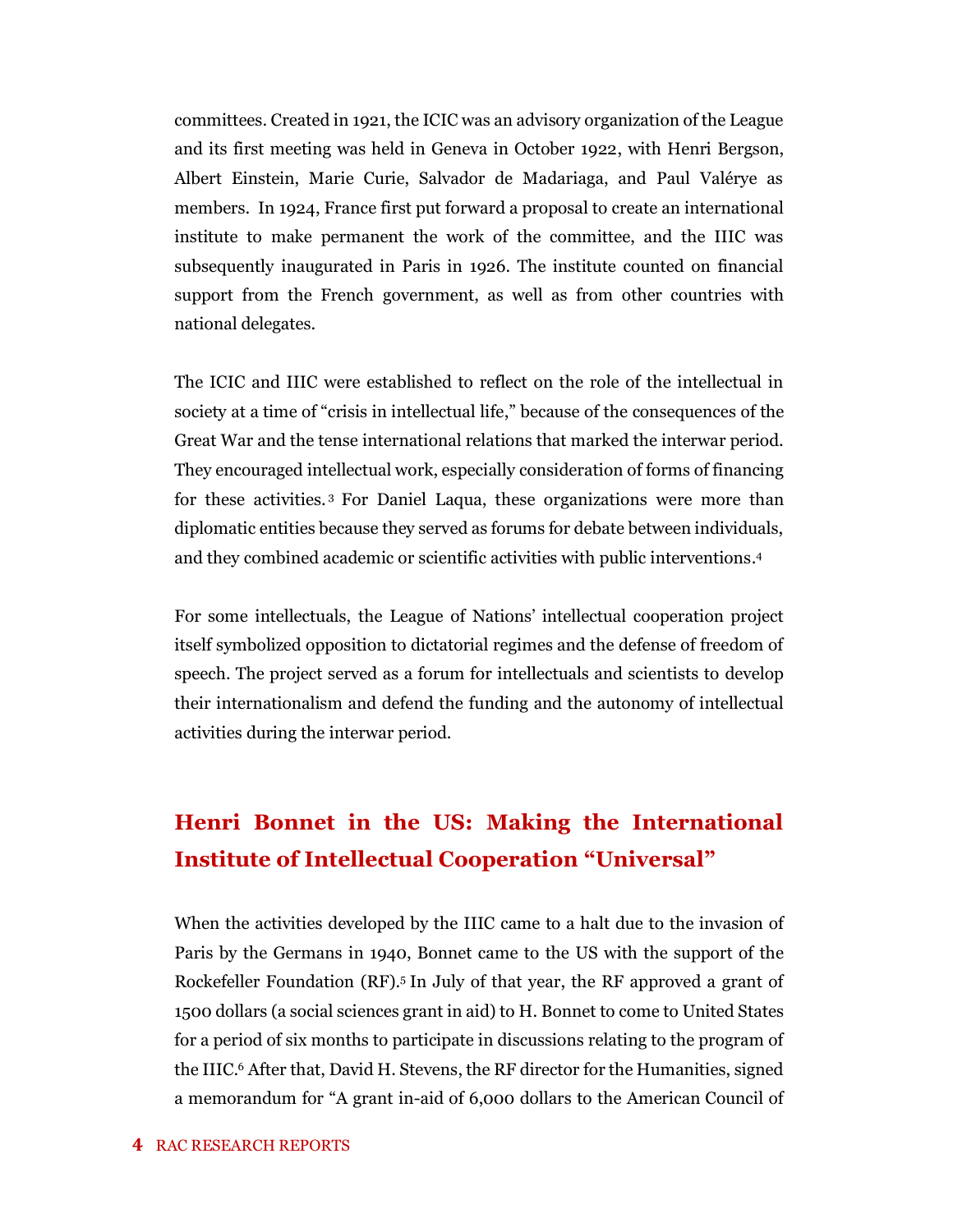Learned Societies to enable it to secure the services of Mr. Henri Bonnet over a two-year period beginning approximately November 15, 1940."

Along with James Shotwell, president of the National Committee of the United States of America on International Intellectual Cooperation, Bonnet was involved with debates to maintain the activities of intellectual cooperation during the war. Bonnet's relationship with members of national commissions of Latin American countries was seen as positive by staff members of the Rockefeller Foundation, who sought to keep him in the United States:

During his stay in this country Mr. Bonnet has been collaborating with Professor James T. Shotwell, the Chairman of the United States Committee on International Intellectual Cooperation, and with Dr. Waldo G. Leland, Director of the American Council of Learned Societies with regard to the international activities of the Council. In view of the growing importance of these activities Mr. Leland has requested the grant-in-aid now recommended to enable him to secure the services of Mr. Bonnet for the Council and for the United States Committee as a consultant on matters relating to international intellectual cooperation. Such an arrangement Mr. Leland and Mr Shotwell believe especially desirable because of the fact that the German government has now taken over the IIIC in Paris and has appointed a commissioner to continue its work. To reorganize activities of this kind in the Western Hemisphere, the United States Committee is now endeavoring to arrange a conference of all North and South American committees of intellectual cooperation, which will probably be held in Havana early in 1941. Mr. Leland and Mr. Shotwell feel that Mr. Bonnet's knowledge of earlier work of this type would be invaluable in this effort, particularly because of his previous contacts with South American committees.<sup>7</sup>

The formulation of a temporary center in the Americas called "International Center of Intellectual Cooperation" was placed on the agenda. Brazilian physiologist Miguel Ozório de Almeida took part in the Committee for the study of the establishment of this center. The other members of the Committee were: James T. Shotwell (United States), Cosme de la Torriente y Peraza (Cuba), Julián Nogueira (Uruguay), Victor Lascano (Argentina), Francisco Walker Linhares (Chile), and Alfonso Reyes (Mexico). The appointed technical advisors were: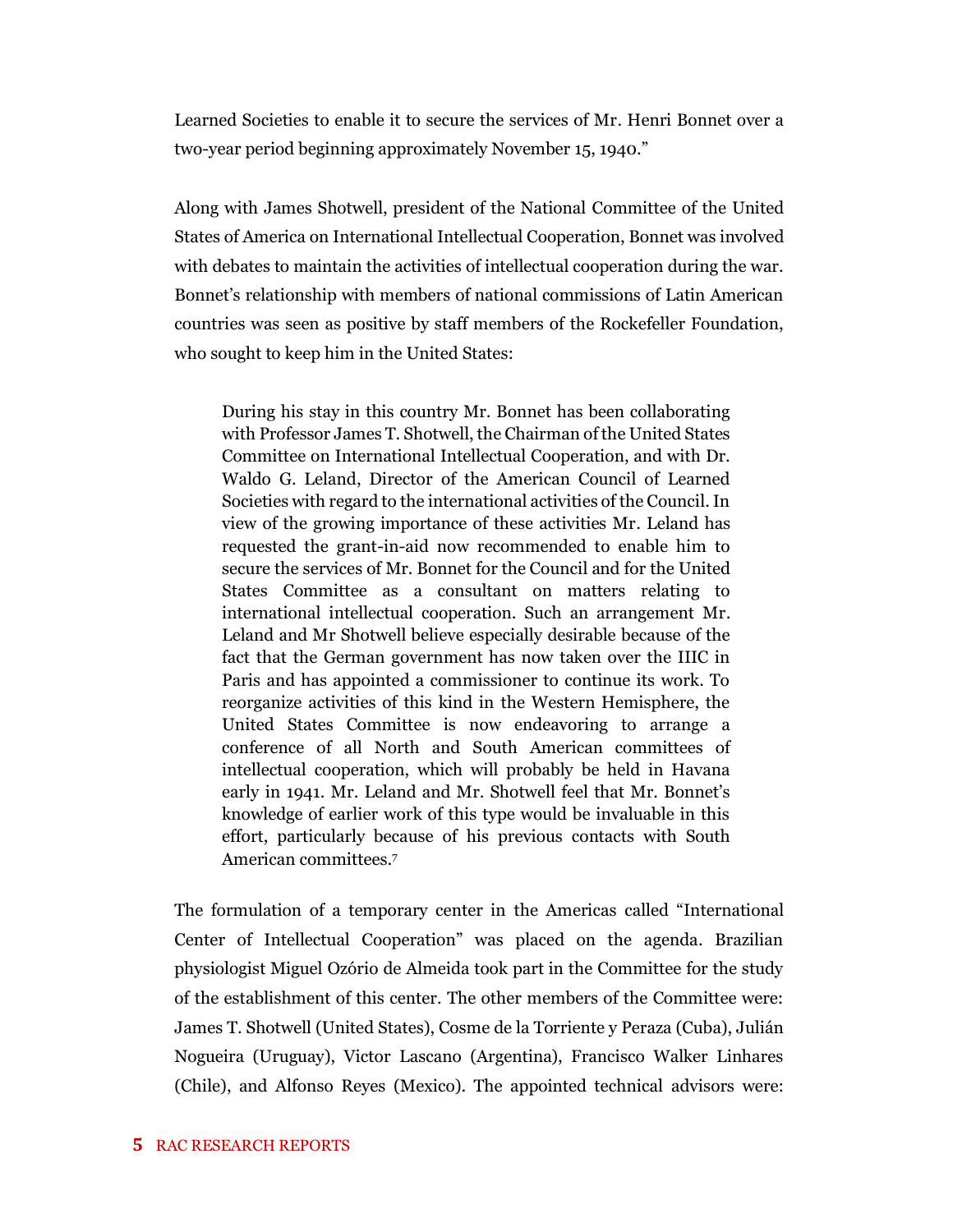Malcolm Davis (United States), Henri Bonnet (France), Antonio Castro Leal (Mexico), and Mariano Brull (Cuba).<sup>8</sup>

The committee was created at the Second American Conference of National Committees on Intellectual Cooperation held in Havana on November 15-21, 1941.<sup>9</sup> At this conference, Brazil was represented by Ambassador João Carlos Muñiz, Ruy Ribeiro Couto, and Miguel Ozório de Almeida who presented the report, "Considerations on measures that should be adopted with the purpose of facilitating and coordinating the relations between the national commissions on intellectual cooperation in the Americas." The Brazilian scientist highlighted the importance of:

Offering the International Institute on Intellectual Cooperation a shelter in a country in the Americas in such a way that it may resume its activities, even if partially. This would enable, among many other aspects, the continuity of the general work on intellectual cooperation without a too long discontinuity. This would also help us to organize on broader and more humane bases the very inter-American cooperation. Finally, we would thus clear all doubts about the real significance and deep meaning of the cooperation movement in the western hemisphere, making evident the principle of universal solidarity that should characterize it.<sup>10</sup>

The meeting "America in Face of the World Crisis" was held on November 23-25, 1941. The discussions were concerned about the risk posed to democracy, not only in Europe but also in the Americas, by the strengthening of authoritarian governments and the support by many intellectuals of anti-democratic thought. The meeting resulted in a manifest, which was signed and translated into Portuguese by Ozório de Almeida, with the purpose of defending democracy and opposing authoritarian regimes.<sup>11</sup>

Although these efforts to create an International Center of Intellectual Cooperation in the Americas, the establishment of this organization did not take place. In a 1942 letter, Ozório de Almeida explained the situation of the Intellectual Cooperation, from his point of view: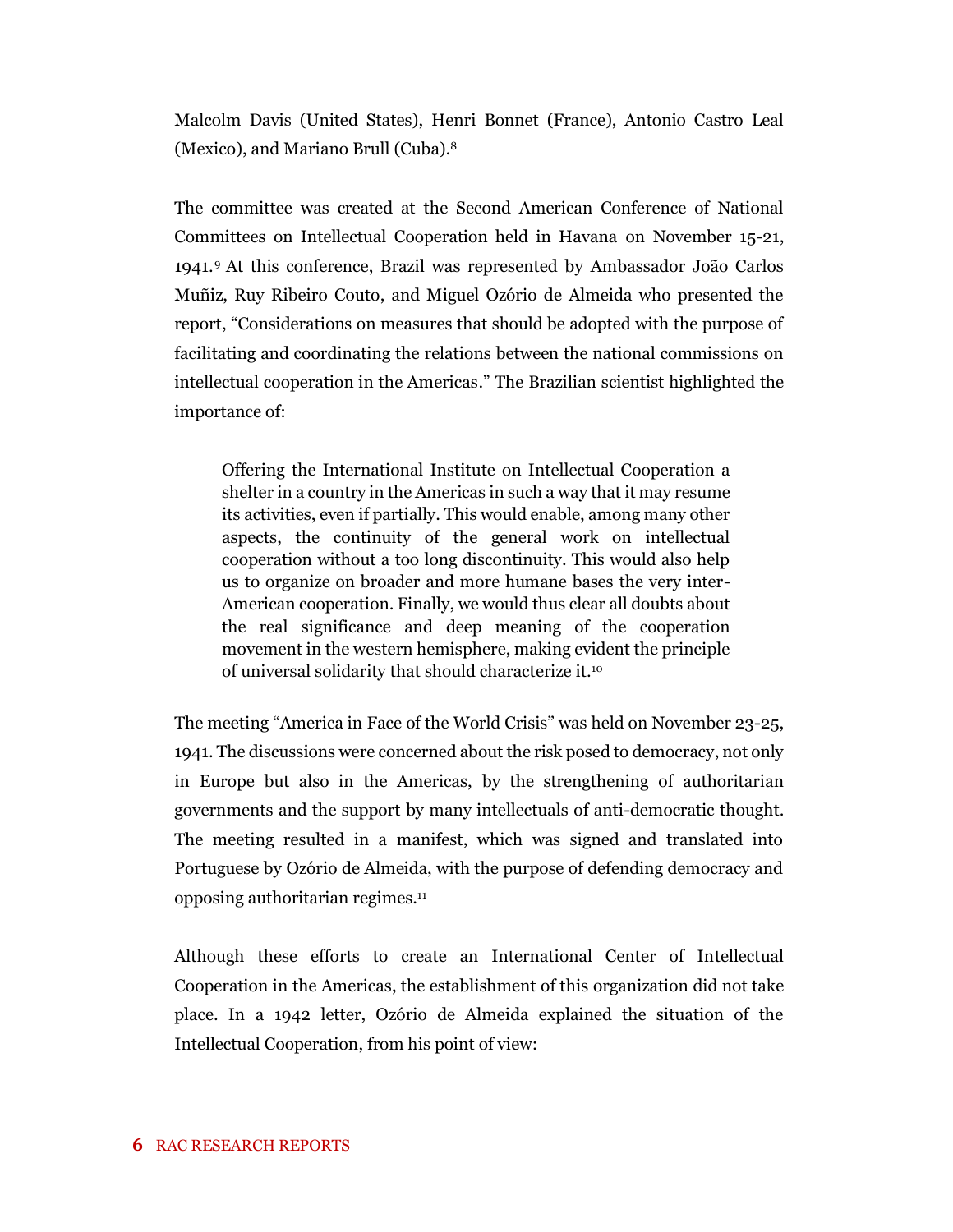This is what there is concerning the International Institute on Cooperation. Despite all efforts, Henri Bonnet did not succeed in creating in the United States a Secretariat or whatever kind of organization that could give the impression of the Institute's real survival. He had absolutely no resources for this and the North Americans did not want to or could not support him with this issue. Therefore, the Institute has but a symbolic existence now. It has no place, no staff, it has nothing at all; it has only the representation of its director: H. Bonnet. At the Conference on Intellectual Cooperation in Cuba last November, with this situation clearly understood, a resolution was unanimously voted for the creation of a seven members Commission for the installation of the Institute of Paris in one of the American countries. I was elected as the Commission's president. A few weeks later the war with the United States started. The Commission could do nothing, and we are now taking steps for another decision under the new instances.<sup>12</sup>

After the liberation of Paris from German occupation, the International Institute on Intellectual Cooperation (IIIC) sought for the restoration of its activities. Ozório de Almeida received a letter from French politician Édouard Herriot inviting him to the IIIC's Administrative Council to be held in October 1945 in Lyon. In a letter from September 10, 1945 to Paulo Carneiro, Ozório de Almeida asked the Brazilian chemist, who was living in Paris, to attend the Council in his place in case he could not get the government's authorization and financial support in time to go himself to the event. The letter was written in French to "make things easier if by any chance there still is any kind of postal censorship"<sup>13</sup> and described the difficulties he was facing with the Brazilian government, which appeared not to give much importance to issues related to the international intellectual cooperation. Ozório de Almeida mentioned the request he received from the French fellows to support and legitimate the intellectual cooperation model that was being used by them in that Council. According to Herriot, the Council was being scheduled so that the IIIC would affirm its existence and the interest it still manifested regarding the intellectual cooperation cause before the London meeting to be held in November that same year, in which the shape of the new international organization on intellectual cooperation would be decided.

The post-war period opened new possibilities for international intellectual cooperation, especially with the debate on the creation and development of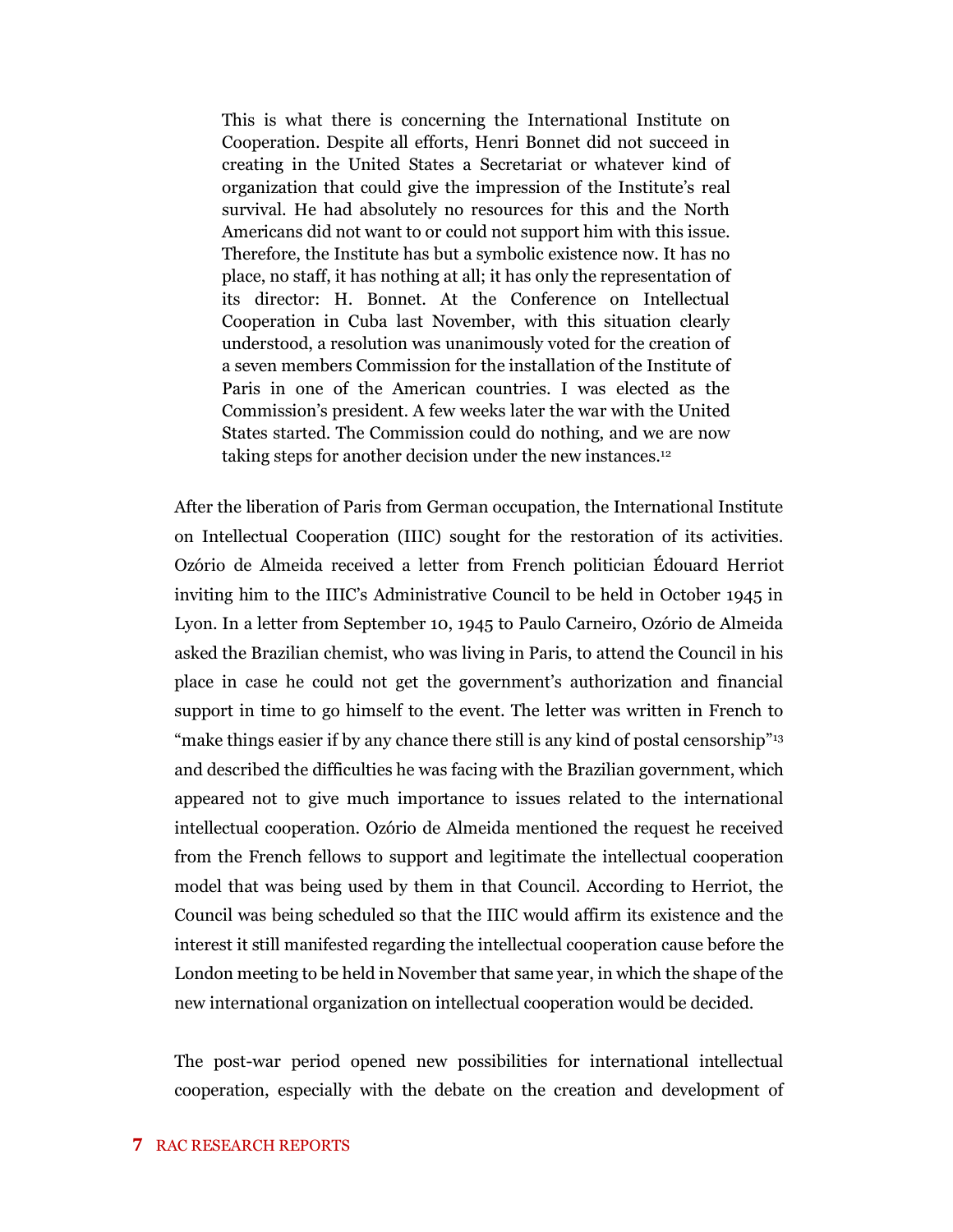UNESCO. UNESCO drew on the League of Nations' intellectual cooperation project; however, it sought distance from what was understood as defects and causes of the failure of the previous project, especially concerning its tendency considered elitist and Eurocentric.<sup>14</sup>

UNESCO inherited from the IIIC and ICIC some of the staff and cultural programs, such as the revision of school manuals, international university exchange, translation of literary works, the coordination of libraries and archives, among others. Furthermore, French intellectuals who participated in its creation followed a classical and European conception of culture, inspired on the IIIC, and conceived UNESCO's action mainly centered on the intellectual domain. However, the IIIC also played the role of a "countermodel" and many of UNESCO's founders, especially British and North American, tried to avoid that the new organization would reproduce the problems of its predecessor. Thus, UNESCO was created with the concern of attending the masses, not only an elite (the "*société des esprits*" of Paul Valéry), and with the objective of having a worldwide dimension instead of a European dimension only.

The previous actions of the IIIC were seen as elitists because they were restricted to a public composed of specialists and had little concrete achievements; besides, education was not included in its attributions. In contrast, UNESCO gave great importance to education and science, problems of the so-called "underdeveloped" countries, and modern mass communication techniques.<sup>15</sup>

Although the campaigns for Ozório de Almeida's application for important positions at UNESCO – including the position of UNESCO's director-general were not successful, the scientist participated as a Brazilian delegate to the 1946 General Conference, previously mentioned, and to the 1949, 1950 and 1952 conferences. <sup>16</sup> During this period, he also presented the initial reports for the development of two UNESCO projects: the History of Humanity and the International Brain Institute.17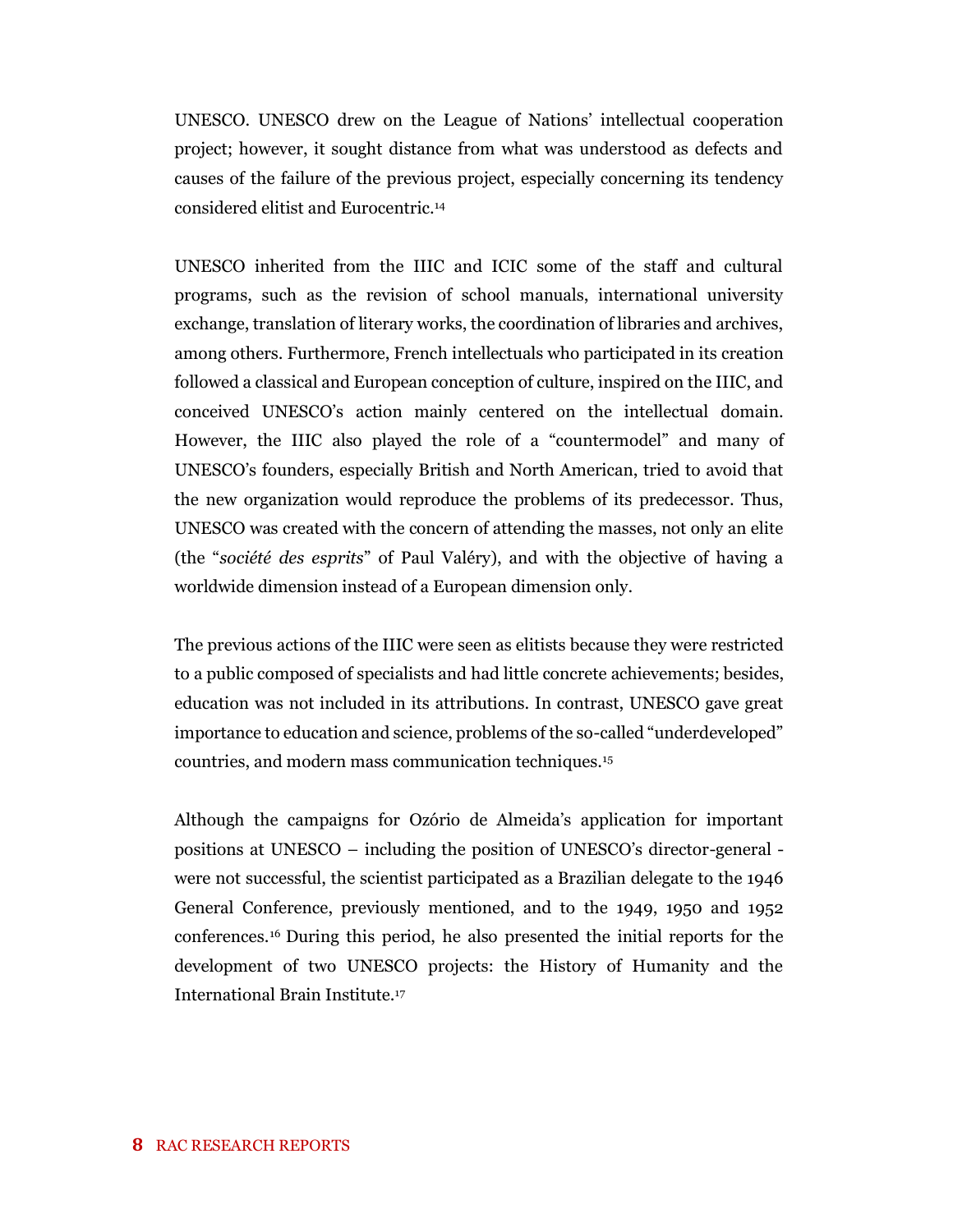#### **Conclusion**

Negotiations for the creation of a temporary intellectual cooperation center in the Americas soon after the occupation of Paris by Germany in June 1940 showed the increasing role of Latin American intellectuals in the international intellectual network since the interwar period; it demonstrates the role played by Brazilian Miguel Ozório de Almeida at that moment. Nevertheless, the failure of the initiative also points to the asymmetries that constituted the dynamics of international intellectual relations. Nevertheless, the intellectual cooperation project of the League of Nations was used as a forum for Brazilian scientist Ozório de Almeida's criticism of Getúlio Vargas's authoritarian government in that country and for his defense of intellectual work autonomy; it was also crucial for the strengthening of relations between Ozório de Almeida and international community. The research conducted at RAC allowed me to increase my understanding of the conflicts and alliances among the Rockefeller Foundation, the League of Nations' intellectual cooperation project, the Division of Intellectual Cooperation of the Pan American Union, and the Brazilian academic community.

<sup>1</sup> Pumar, Letícia. Between National and International Science and Education: Miguel Ozório de Almeida and the League of Nations' Intellectual Cooperation Project In: Beyond Geopolitics: New Histories of Latin America at the League of Nations.1 ed. Albuquerque: University of New Mexico Press, 2015, p. 169-184.

<sup>2</sup> See, Bonnet, Henri - refugee scholars (1940-1941), Rockefeller Foundation Archives (RF) RG 1.1 Series 200, box 48, Rockefeller Archive Center, Sleepy Hollow, New York.

<sup>3</sup>Brigitte Schroeder-Gudehus, Les scientifiques et la paix : la communauté scientifique international au cours des années 20 (Montréal: P.U.M., 1978).

<sup>4</sup> Daniel Laqua. "Transnational Intellectual Cooperation, the League of Nations, and the Problem of Order". *Journal of Global History* 6 (2011), 6: 223-247.

<sup>5</sup> Memorandum signed by David H. Stevens, Director for the Humanities, 20 November 1940, Bonnet, Henri - refugee scholars (1940-1941), RF. RG 1.1 Series 200, box 48, folder 554, Rockefeller Archive Center, Sleepy Hollow, New York.

<sup>6</sup> Memorandum signed by Joseph H. Willits. Bonnet, Henri - refugee scholars (1940- 1941), RF. RG 1.1 Series 200, box 48, folder 554, Rockefeller Archive Center, Sleepy Hollow, New York.

<sup>7</sup> Memorandum signed by David H. Stevens, Director for the Humanities, 20 November 1940, Bonnet, Henri - refugee scholars (1940-1941), RF. RG 1.1 Series 200, box 48, folder 554, Rockefeller Archive Center, Sleepy Hollow, New York.

<sup>8</sup> E. E. Ware, Second American Conference of National Committees on Intellectual Cooperation. Havana, Cuba, November 15-22, 1941. Report to the National Committee of the United States of America on International Intellectual Cooperation (New York, 1942), 61.